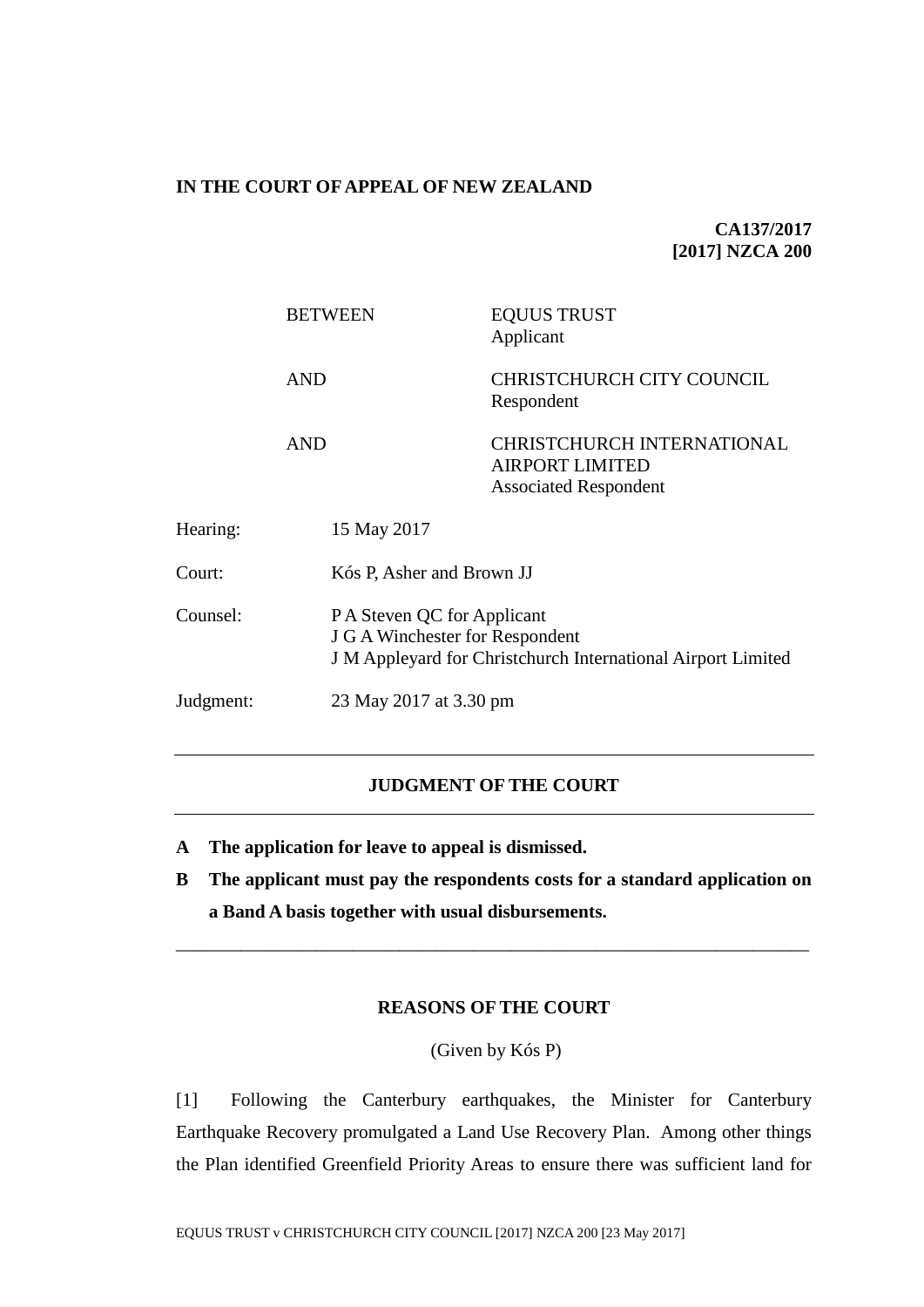industrial use. Fourteen hectares of land owned by the applicant, the Equus Trust, near the Christchurch International Airport was included in a map identifying Greenfield Priority Areas. Policy 6.3.1 of the Regional Policy Statement required effect be given to the urban form identified in the map. Another policy enabled the development of existing urban areas and Greenfield Priority Areas where it supported the recovery of greater Christchurch.

[2] The Christchurch City Council gave notification of a Christchurch Replacement District Plan. The land owned by the applicant was zoned as rural urban fringe zoning, which does not allow for industrial use. A hearing on the replacement District Plan was convened by a Hearings Panel chaired by Judge Hassan. The applicant made submissions to have its land rezoned industrial on the basis that was required by the Recovery Plan and the Regional Policy Statement (RPS).

[3] The Panel rejected the applicant's submission holding that the land identified in the area need not be zoned as industrial. In particular, it held that the Regional Policy Statement did not direct all such land be zoned industrial, but rather allowed choice in determining timing and sequencing of new developments.

[4] The decision of the Panel was upheld in the High Court by Cull  $J<sup>1</sup>$ .

[5] Equus Trust now applies for leave to appeal to this Court under ss 308(1) and 299 of the Resource Management Act 1991 on the following proposed questions of law:

- (a) Do the objectives and policies of Chapter 6 of the Canterbury RPS impose a mandatory direction to rezone land identified on map A as a Greenfield Priority Area?
- (b) Is it lawful for an RPS to contain provisions (including policies and statements of methods) that are directive to a territorial authority as to

 $\mathbf{1}$ 

<sup>1</sup> *Equus Trust v Christchurch City Council* [2017] NZHC 224.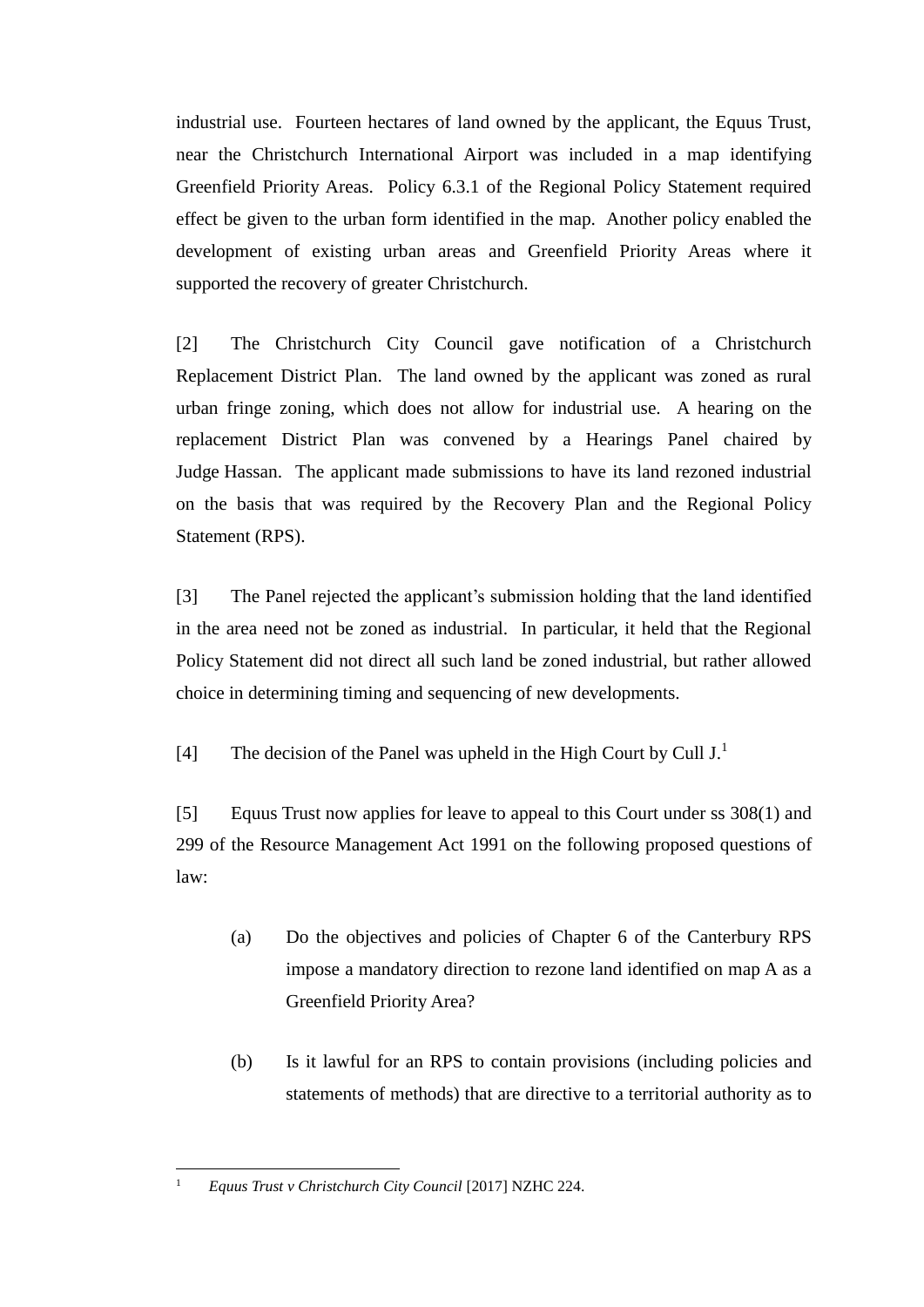the zoning of land to be included within a district plan, including as to timing?

- (c) Was it lawful for the Panel to decide that retaining the existing rural zoning would "give effect to" the Canterbury RPS as required by s 75(3)(c) of the Resource Management Act?
- (d) Whether, in terms of s 23 of the Canterbury Earthquake Recovery Act 2011, the Panel's decision is inconsistent with the Land Use Recovery Plan?

[6] These questions all derived from the first question of law put to the High Court which was subtly different to question (a) above:<sup>2</sup>

Whether in giving effect to the [Canterbury RPS] under s 75(3)(c) of the RMA, did the Panel wrongly interpret the objectives and policies of Chapter 6 of the [RPS] as providing a discretion whether or not to rezone [Equus Trust's] land as industrial?

It may be noted also that questions (b) to (d) are all subsidiary to question (a).

[7] Where an appeal is limited to a question of law which concerns the interpretation of legislation, it is not sufficient for an applicant simply to point to one interpretation being perhaps preferable to another. The Supreme Court made this abundantly clear in *Vodafone New Zealand Ltd v Telecom New Zealand* when endorsing the observation of Lord Mustill in *R v Monopolies and Mergers Commission ex parte South Yorkshire Transport Ltd*. 3 Where a legislative instrument genuinely makes available a range of meanings, the Court is entitled to substitute its own opinion for that of the original decision maker "only if the decision is so aberrant that it cannot be classed as rational"*.* 4 These principles apply with particular force when the decision maker is a specialist tribunal. And they apply accordingly in the present case.

 $\overline{a}$ 

<sup>&</sup>lt;sup>2</sup> At [29].

<sup>3</sup> *Vodafone New Zealand Ltd v Telecom New Zealand Ltd* [2011] NZSC 138, [2012] 3 NZLR 153; and *R v Monopolies and Mergers Commission, Ex parte South Yorkshire Transport Ltd* [1993] 1 WLR 23 (HL).

<sup>4</sup> *Vodafone New Zealand Ltd v Telecom New Zealand Ltd*, above n 3, at [54]–[55] per Blanchard, McGrath and Gault JJ; and *R v Monopolies and Mergers Commission, Ex parte South Yorkshire Transport Ltd*, above n 3, at 32.